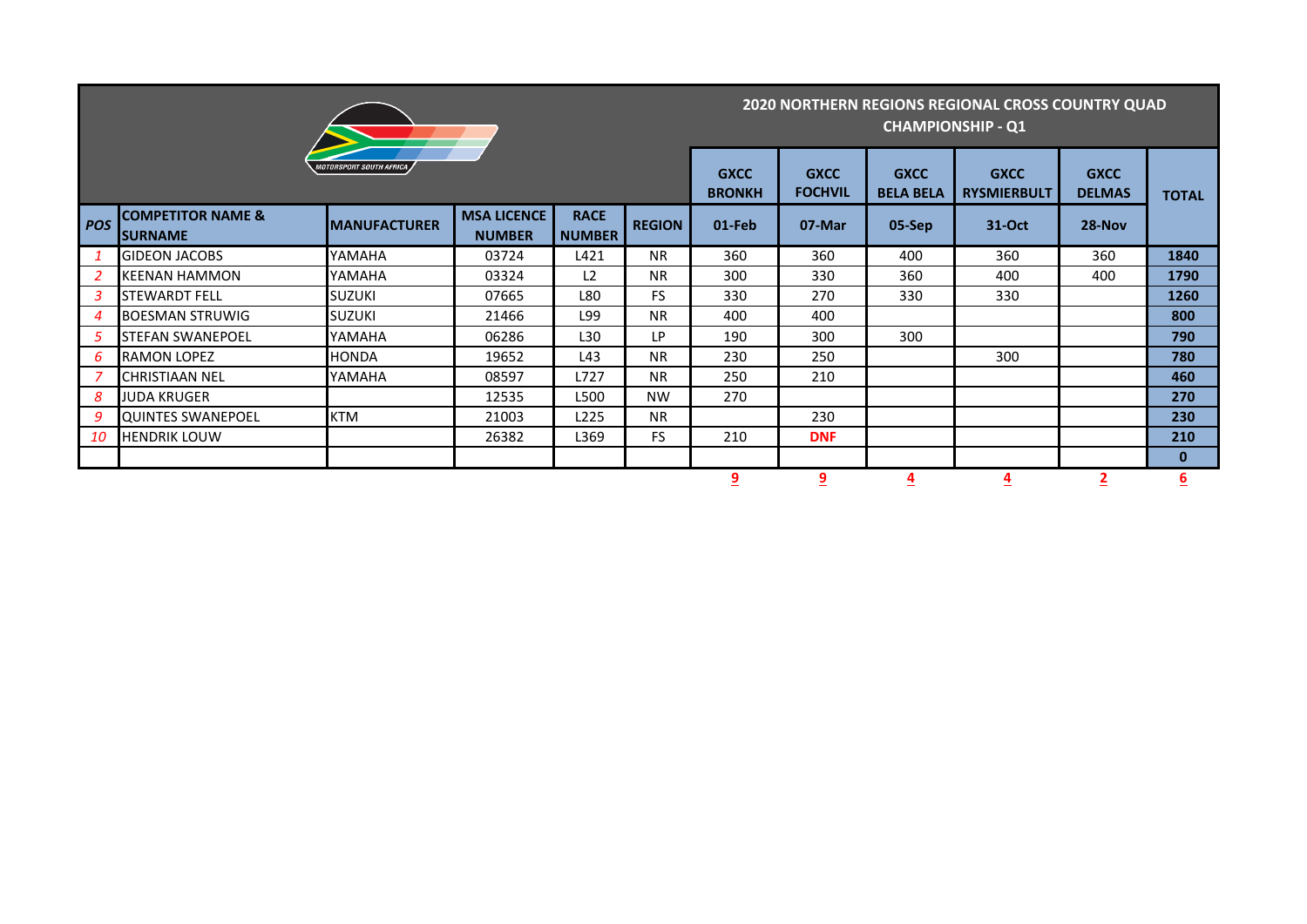| <b>MOTORSPORT SOUTH AFRICA</b> |                                                 |                      |                                     |                              |               |        | <b>2020 NORTHERN REGIONS REGIONAL CROSS COUNTRY QUAD</b><br><b>CHAMPIONSHIP - Q2</b> |                                 |                                   |                              |                         |  |  |
|--------------------------------|-------------------------------------------------|----------------------|-------------------------------------|------------------------------|---------------|--------|--------------------------------------------------------------------------------------|---------------------------------|-----------------------------------|------------------------------|-------------------------|--|--|
|                                |                                                 |                      |                                     |                              |               |        | <b>GXCC</b><br><b>FOCHVIL</b>                                                        | <b>GXCC</b><br><b>BELA BELA</b> | <b>GXCC</b><br><b>RYSMIERBULT</b> | <b>GXCC</b><br><b>DELMAS</b> | <b>TOTAL</b>            |  |  |
| <b>POS</b>                     | <b>COMPETITOR NAME &amp;</b><br><b>ISURNAME</b> | <b>IMANUFACTURER</b> | <b>MSA LICENCE</b><br><b>NUMBER</b> | <b>RACE</b><br><b>NUMBER</b> | <b>REGION</b> | 01-Feb | 07-Mar                                                                               | 05-Sep                          | 31-Oct                            | 28-Nov                       |                         |  |  |
|                                | <b>CD GOOSEN</b>                                | <b>KTM</b>           | 14922                               | L <sub>222</sub>             | <b>NR</b>     | 360    | 330                                                                                  | 360                             | 400                               | 360                          | 1810                    |  |  |
|                                | <b>DAWID STRYDOM</b>                            | <b>SUZUKI</b>        | 11206                               | L91                          | <b>NR</b>     | 250    | 400                                                                                  | 400                             | 250                               | 400                          | 1700                    |  |  |
| 3                              | <b>ABRAHAM SAAIJMAN</b>                         | <b>KTM</b>           | 01816                               | L24                          | <b>NR</b>     | 400    | 360                                                                                  | 330                             | 360                               |                              | 1450                    |  |  |
| 4                              | CHRISTIAAN FERREIRA                             | <b>SUZUKI</b>        | 21678                               | L51                          | <b>NR</b>     | 300    | 270                                                                                  | 250                             | 300                               | 270                          | 1390                    |  |  |
| 5                              | <b>PAUL DU PLESSIS</b>                          | YAMAHA               | 03347                               | L365                         | <b>MP</b>     | 230    | 230                                                                                  | 270                             | 270                               | 300                          | 1300                    |  |  |
| 6                              | <b>STEPHAN FERREIRA</b>                         | <b>SUZUKI</b>        | 21344                               | L53                          | <b>NR</b>     | 330    | 210                                                                                  | <b>DNF</b>                      | 230                               | 330                          | 1100                    |  |  |
|                                | <b>RIAAN DIQUE</b>                              | YAMAHA               | 01353                               | L35                          | <b>NR</b>     | 210    | <b>DNF</b>                                                                           | 230                             | 330                               | 250                          | 1020                    |  |  |
| 8                              | <b>WIAN VAN ZYL</b>                             | <b>KTM</b>           | 13206                               | L <sub>131</sub>             | <b>FS</b>     |        | 300                                                                                  | 300                             |                                   |                              | 600                     |  |  |
| 9                              | <b>IPIETER SIMON DU PLOOY</b>                   | YAMAHA               | 04783                               | L39                          | <b>NR</b>     | 270    | 250                                                                                  |                                 |                                   |                              | 520                     |  |  |
|                                |                                                 |                      |                                     |                              |               |        |                                                                                      |                                 |                                   |                              | $\bf{0}$                |  |  |
|                                |                                                 |                      |                                     |                              |               | 8      | 9                                                                                    | $\underline{8}$                 |                                   | <u>6</u>                     | $\overline{\mathbf{8}}$ |  |  |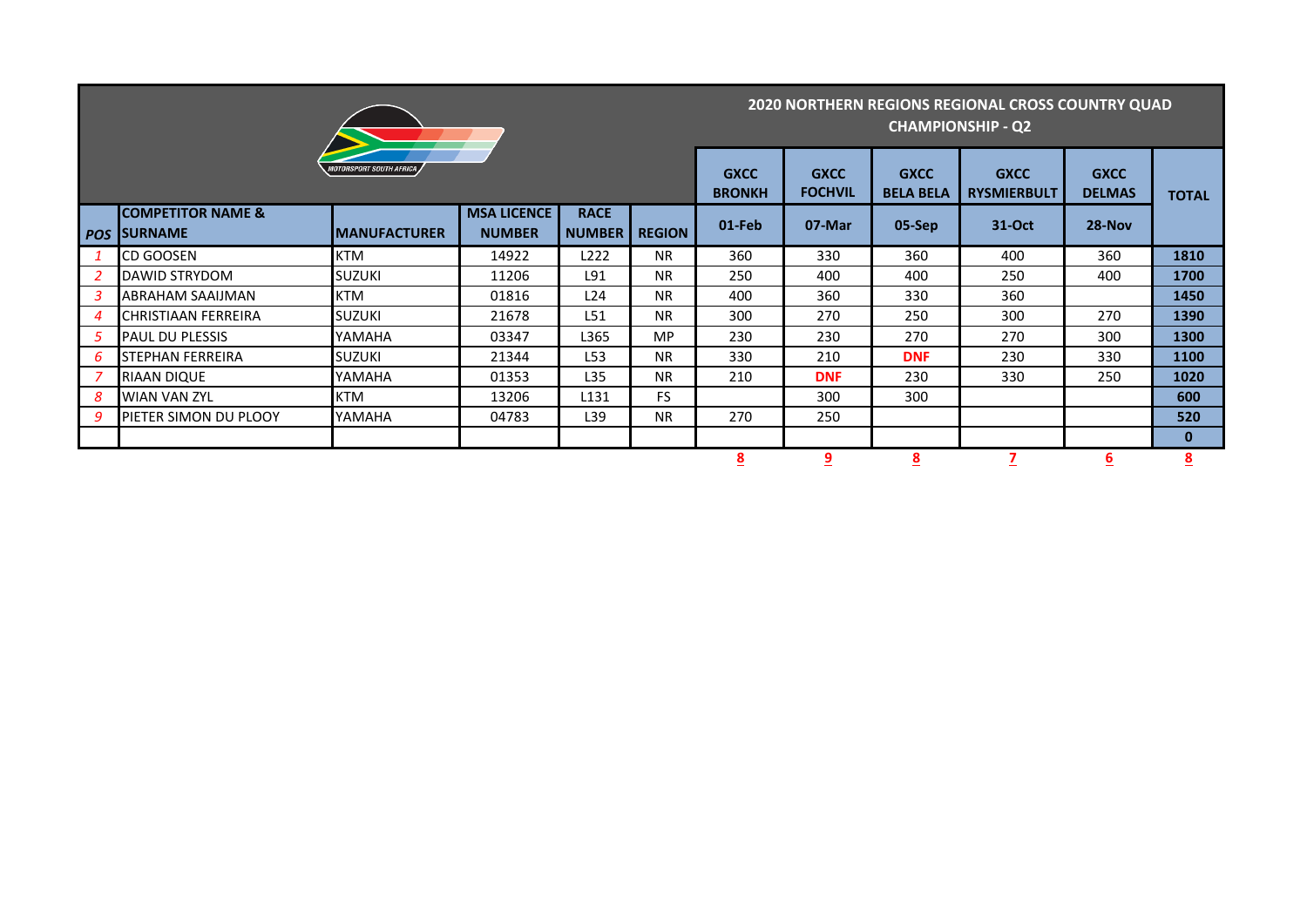|                         |                                                  |                      | <b>2020 NORTHERN REGIONS REGIONAL CROSS COUNTRY QUAD</b><br><b>CHAMPIONSHIP - QLADIES</b> |                              |               |           |                               |                                 |                                   |                              |              |
|-------------------------|--------------------------------------------------|----------------------|-------------------------------------------------------------------------------------------|------------------------------|---------------|-----------|-------------------------------|---------------------------------|-----------------------------------|------------------------------|--------------|
| MOTORSPORT SOUTH AFRICA |                                                  |                      |                                                                                           |                              |               |           | <b>GXCC</b><br><b>FOCHVIL</b> | <b>GXCC</b><br><b>BELA BELA</b> | <b>GXCC</b><br><b>RYSMIERBULT</b> | <b>GXCC</b><br><b>DELMAS</b> | <b>TOTAL</b> |
| <b>POS</b>              | <b>ICOMPETITOR NAME &amp;</b><br><b>ISURNAME</b> | <b>IMANUFACTURER</b> | <b>MSA LICENCE</b><br><b>NUMBER</b>                                                       | <b>RACE</b><br><b>NUMBER</b> | <b>REGION</b> | $01$ -Feb | 07-Mar                        | 05-Sep                          | 31-Oct                            | 28-Nov                       |              |
|                         | <b>IMARTIE BACHFISCHER</b>                       | YAMAHA               | 03725                                                                                     | L <sub>169</sub>             | <b>NR</b>     | 360       | 400                           | 400                             | 400                               | 360                          | 1920         |
|                         | <b>REINET DU PLESSIS</b>                         | YAMAHA               | 21900                                                                                     | L143                         | <b>NR</b>     | 330       | 360                           | 330                             | 360                               | 330                          | 1710         |
| $\mathbf{3}$            | <b>ICELESTE BURGER</b>                           | <b>SUZUKI</b>        | 21852                                                                                     | L944                         | <b>NR</b>     |           | 330                           | 360                             | 330                               | 400                          | 1420         |
| $\boldsymbol{4}$        | <b>CARLY SAAIJMAN</b>                            |                      | 01804                                                                                     | L22                          | <b>NR</b>     | 400       | <b>DNF</b>                    |                                 |                                   |                              | 400          |
|                         |                                                  |                      |                                                                                           |                              |               |           |                               |                                 |                                   |                              | $\bf{0}$     |
|                         |                                                  |                      |                                                                                           |                              |               |           | $\overline{4}$                |                                 |                                   |                              |              |